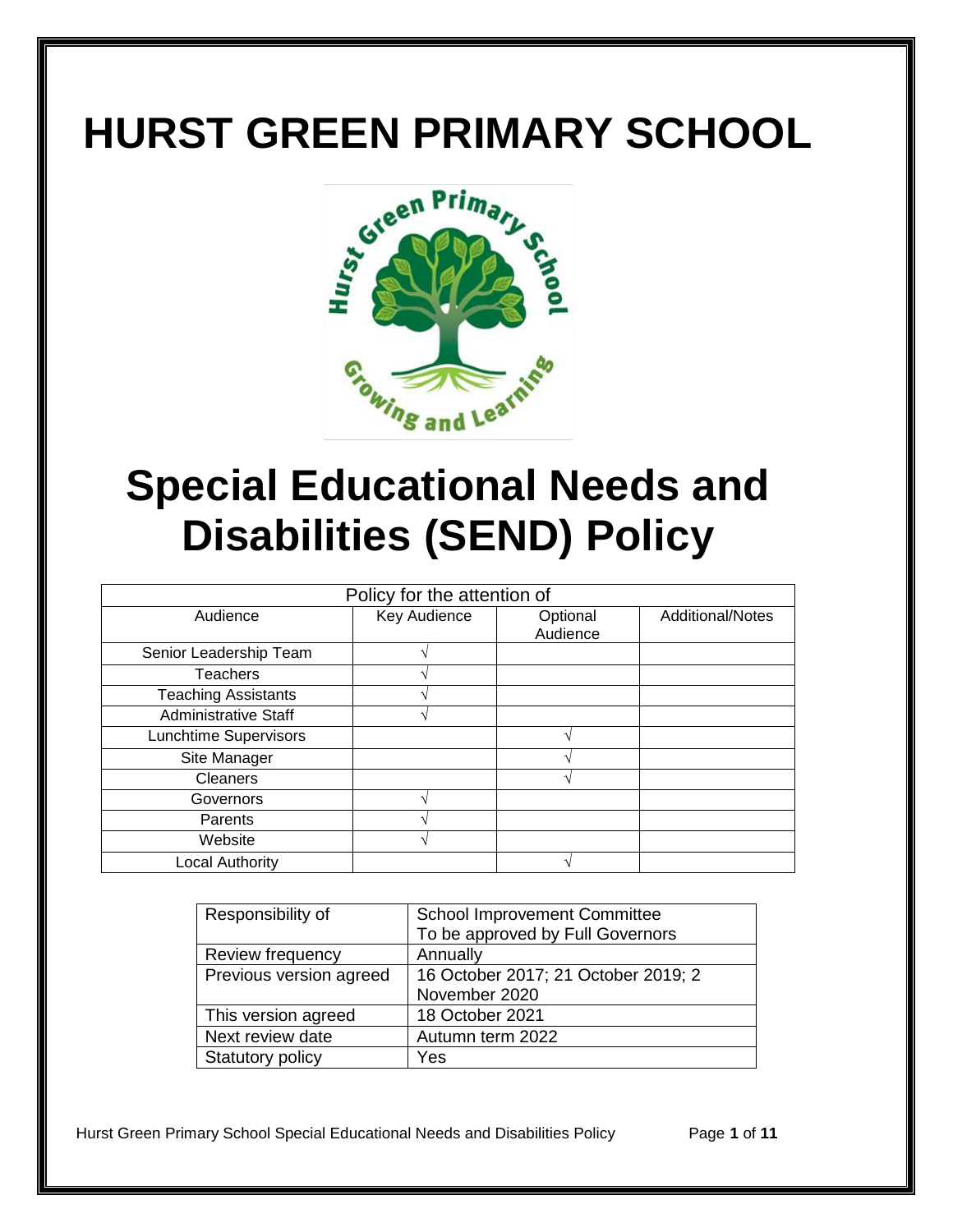## **Special Educational Needs and Disabilities (SEND) Policy**

 **Key people: Head Teacher:** Mrs. V. Kelly **SENCO:** Mrs. C. Mauchline (National Award for SENCO) **School Governor with SEND responsibility:** Mrs. G. Withers  **Designated Teacher with Specific Safeguarding Responsibility**: Mrs. C. Mauchline  **Designated teacher for Looked after Children:** Mrs. C. Mauchline  **All teaching and support staff**

#### **Aims**

 At Hurst Green Primary School, we recognise that every child is an individual with particular educational needs and abilities. We aim to identify and break down any barriers to learning in order that every child is able to access the curriculum and to fulfil their potential.

## **Objectives**

- The culture, practice, management and deployment of resources are designed to ensure all children's needs are met
- All staff will work together to ensure that any child's SEN are assessed and identified early
- All staff will employ good practice in reaching all these objectives
- All staff will take into account the views and the wishes of the child
- All professionals and parents will work in partnership and account will be taken of parents' views
- **Progress and provision is monitored and reviewed regularly**
- Co-operation between all agencies is essential
- Target sheets for children are accessible by all staff and reviewed regularly
- Education, Health and Care plans (EHCP) are clear & detailed, specify monitoring arrangements and are reviewed annually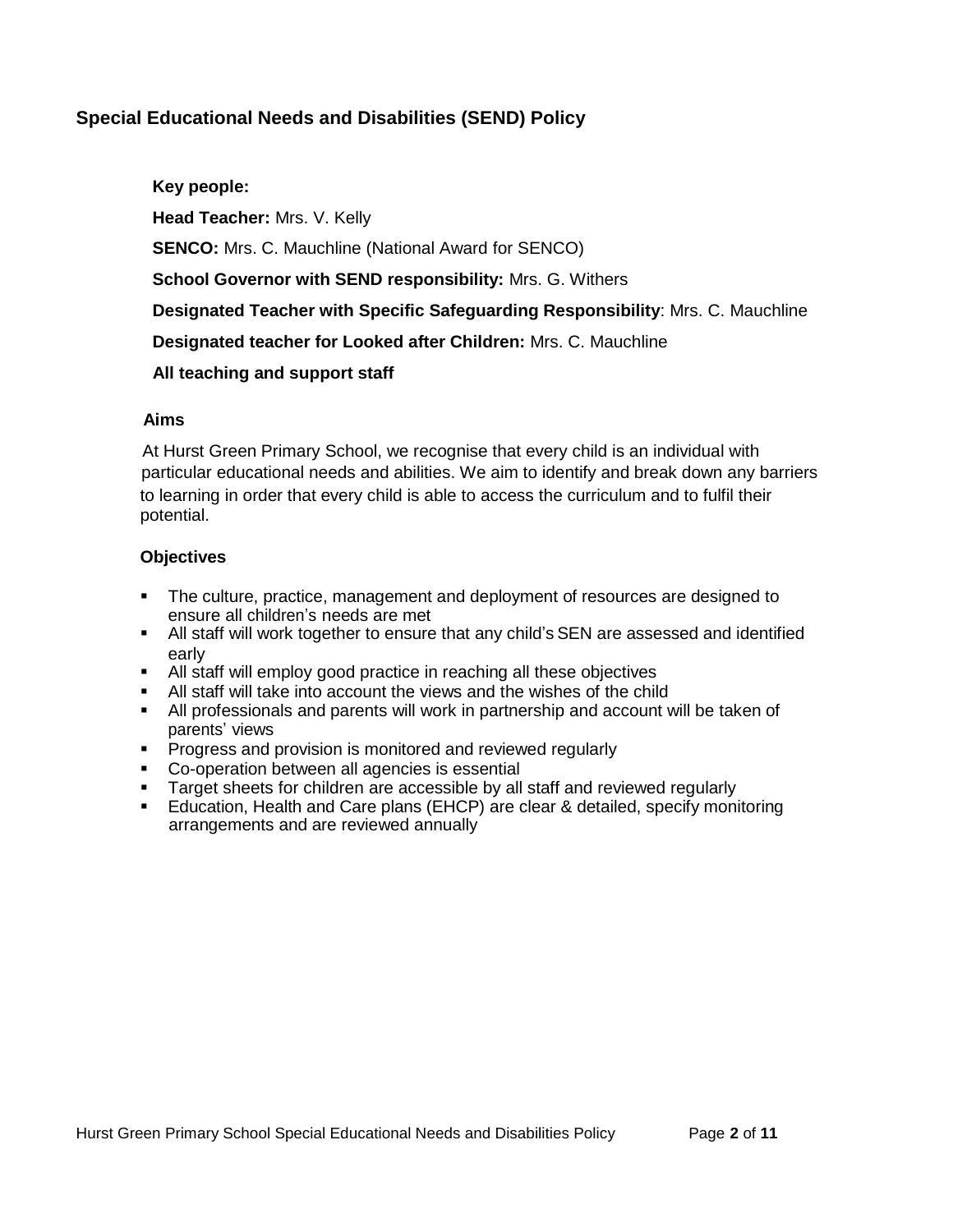## **Definitions of Special Educational Needs**

*Children have Special Educational Needs if they have a learning difficulty that calls for special educational provision to be made for them.*

*Children have a learning difficulty if they:*

- Have a significantly greater difficulty in learning than the majority of children of the same age: or
- Have a disability which prevents or hinders them from making use of educational facilities of a kind generally provided for children of the same age in school

#### *SEND Code of Practice (2015) states:*

 A child or young person has special educational needs if she or he has a learning or difficulty or disability, which calls for special educational provision to be made for him or her. A learning difficulty or disability is a **significantly greater difficulty in learning than the majority of others of the same age.** Special educational provision means **educational or training provision that is additional to, or different from**, that made generally for others of the same age in a mainstream setting in England.

*Disability:* Many children and young people who have SEN may have a disability under the Equality Act 2010- that is …'**a physical or mental impairment which has a long term and substantial adverse effect on their ability to carry out normal day to day activities'** This definition includes sensory impairments such as those affecting sight or hearing, and long term health conditions such as asthma, diabetes, epilepsy and cancer.

*Children with SEND may have needs in one or more of the following areas*:

- **Communication and Interaction**
- **Cognition and Learning**
- **Social, Emotional and Mental Health**
- **Sensory and/or Physical Needs**

#### **A Graduated Approach to SEN support**

#### **Quality First teaching**

At Hurst Green Primary School all members of staff deliver high quality teaching that is differentiated and personalised to meet the individual needs of children. If any child is not making progress they will be more closely monitored by staff and Senior Leadership team in order to ascertain their level of learning and difficulties.

#### **Identification, assessment and review**

A continuous cycle of planning, teaching, assessment and review for all pupils takes into account the wide range of abilities, aptitudes and interests of all children and allows for the majority to learn and progress.

Clear procedures for identification are:

- **Progress Meetings**
- **Previous teaching records**
- **Current teaching records**

Hurst Green Primary School Special Educational Needs and Disabilities Policy Page **3** of **11**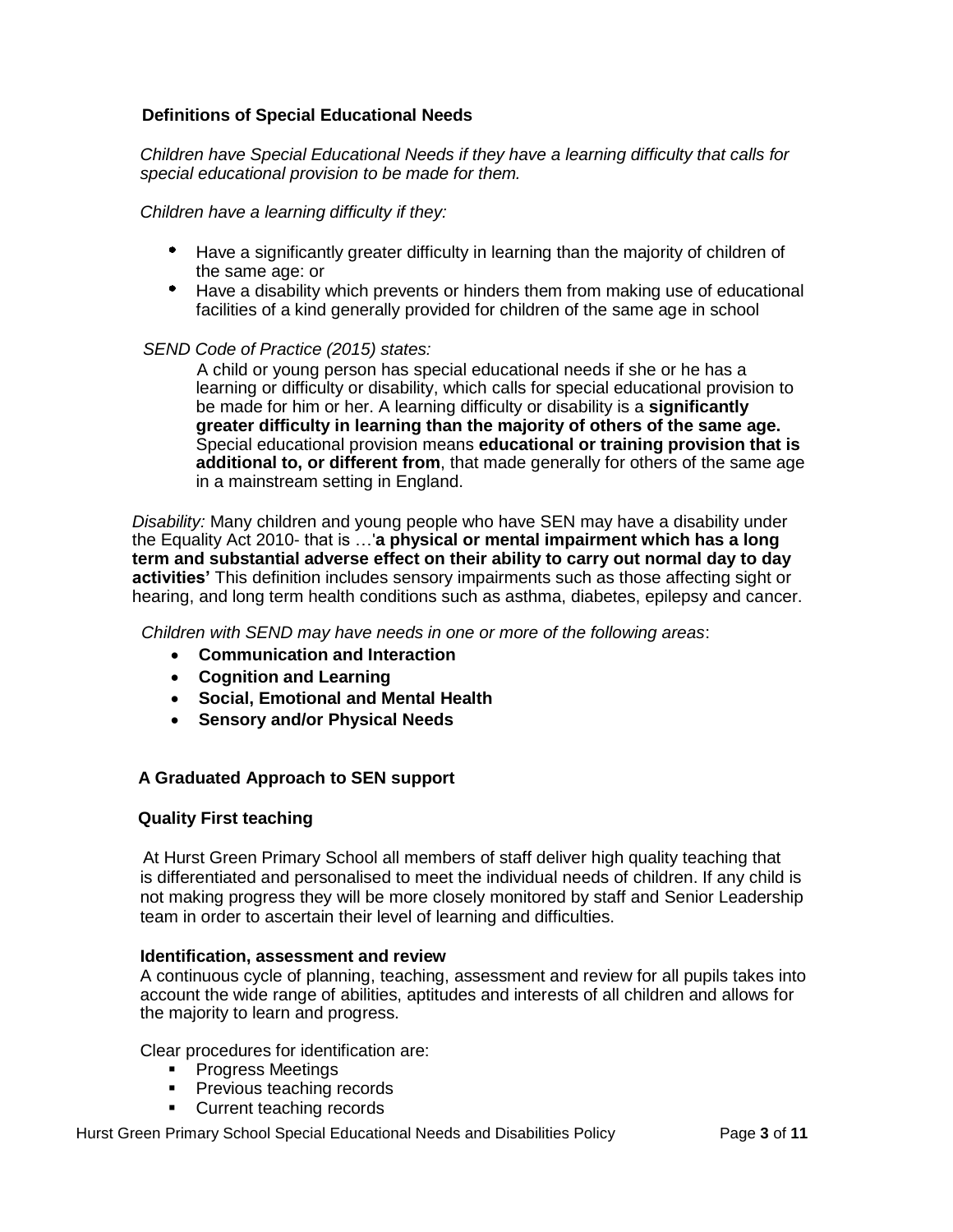- Key Stage SATs results
- **Teacher assessments and observations**
- Information from parents
- **Staff discussions with SENCO and other colleagues**

For pupils with Special Educational Needs the above process will need to be supplemented by providing more:

- Detailed monitoring and reviews
- Specialist expertise
- Variety of assessment procedures
- Opportunities for pupils and parents to be involved
- Individualisation of planning and personalised learning
- Detailed reviews of progress

There are other factors which could impact on progress and attainment. These include:

- Disability (the Code of Practice outlines that 'reasonable adjustment' duty for all schools provided under current Disability Equality legislation)
- Attendance and punctuality
- English as an additional language
- Being in receipt of pupil premium
- Being a looked after child

#### **SEN Support**

Children who are not making progress through differentiated teaching will need additional support through interventions. Parents will be informed if their child is identified as needing extra support. The support provided by the school consists of a four-part cycle:

- Assess
- Plan
- $\bullet$  Do
- Review

 **Assess**: Analysing the child's needs using assessments, comparisons with peers and National data in order to make an accurate assessment of the child's needs. The pupil's views and where relevant, advise will also be taken from outside agencies. If it is felt appropriate, and following discussions and agreement with parents, outside agencies may be contacted.

 **Plan:** If the review of the data and assessments indicates that **'additional to and different from'** support will be required, then the views of all involved including the parents and the child will be obtained and evidence-based interventions identified and implemented by the appropriate member of staff with advice from the SENCO. There will be an entry assessment and a date set for a review.

 **Do:** The class teacher remains responsible for working with the child on a day to day basis. They will still be responsible even where the interventions may involve group or

Hurst Green Primary School Special Educational Needs and Disabilities Policy Page **4** of **11**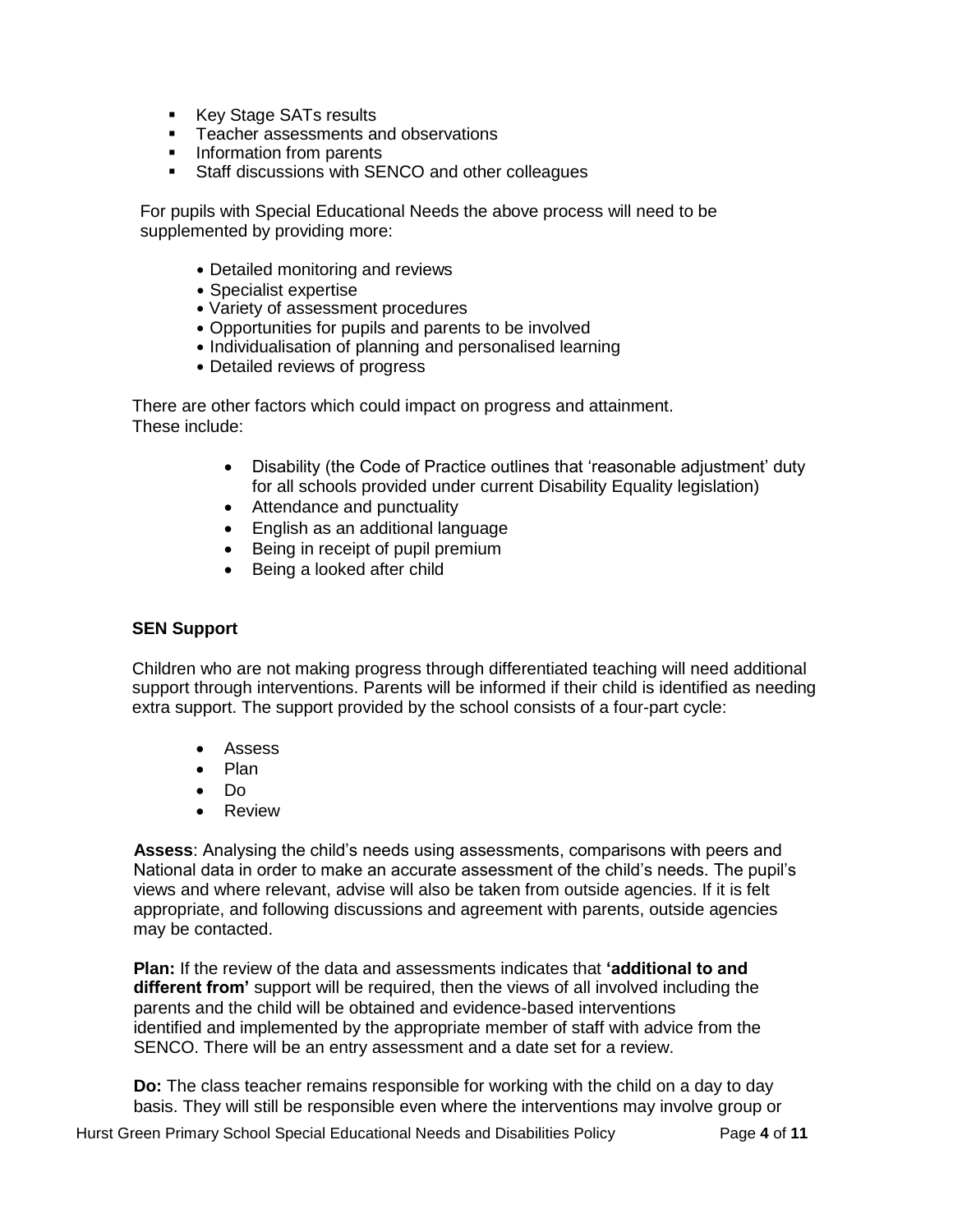one to one teaching away from the class teacher. They will work closely with teaching assistants to plan and assess the impact of interventions and make links with classroom teaching.

 **Review:** Reviews of a child's progress will be made regularly. The review process will evaluate the impact of the interventions. New targets will be set if necessary and discussed with the parents and child.

 This is an ongoing cycle to enable the provision to be refined and revised as the child progresses through school and the understanding of the needs of the child grows. This cycle enables the identification of the interventions and strategies which are the most effective in supporting children to achieve.

## **Referral for an Education, Health and Care Plan (EHCP**)

 If a child has significant difficulties they may undergo a Statutory Assessment Process which the school or parent can request. The application for an Education, Health and Care Plans will combine information from a variety of sources including; parents, teachers, SENCO, Social Care, Health professionals and any other external services working with the child.

 Further information about EHCP can be found via the SEND Local Offer: [http://www.dudley.gov.uk/resident/localoffer/](https://fis.dudley.gov.uk/localoffer/)

 or by contacting Dudley Special Educational Needs and Disability Information, Advice and Support Service (SENDIASS) - 01384 817373

## **Management of SEN at Hurst Green Primary School**

Special Needs at Hurst Green Primary school is coordinated by the SENCO and supported by the Assistant Headteachers.

**The SENCO:** Mrs Mauchline is currently the SENCO and her role includes:

- Overseeing the day-to-day operation of the school's Special Educational Needs policy.
- **Coordinating the provision for pupils on school support and Education, Health** Care Plans (EHCP)
- **Writing individual target sheets, in consultation with parents, staff and external** agencies
- **EXECT** Liaising with external agencies, including the local authority.
- **Liaising with and advising class teachers.**
- **Coordinating with learning support assistants and the Assistant Headteachers**
- **Maintaining and updating the SEND register.**
- Coordinating all Annual Review Meetings (preparing all documentation, submitting reports to appropriate authorities and chair meetings)
- **Liaising with parents.**
- Contributes to the in-service training of staff.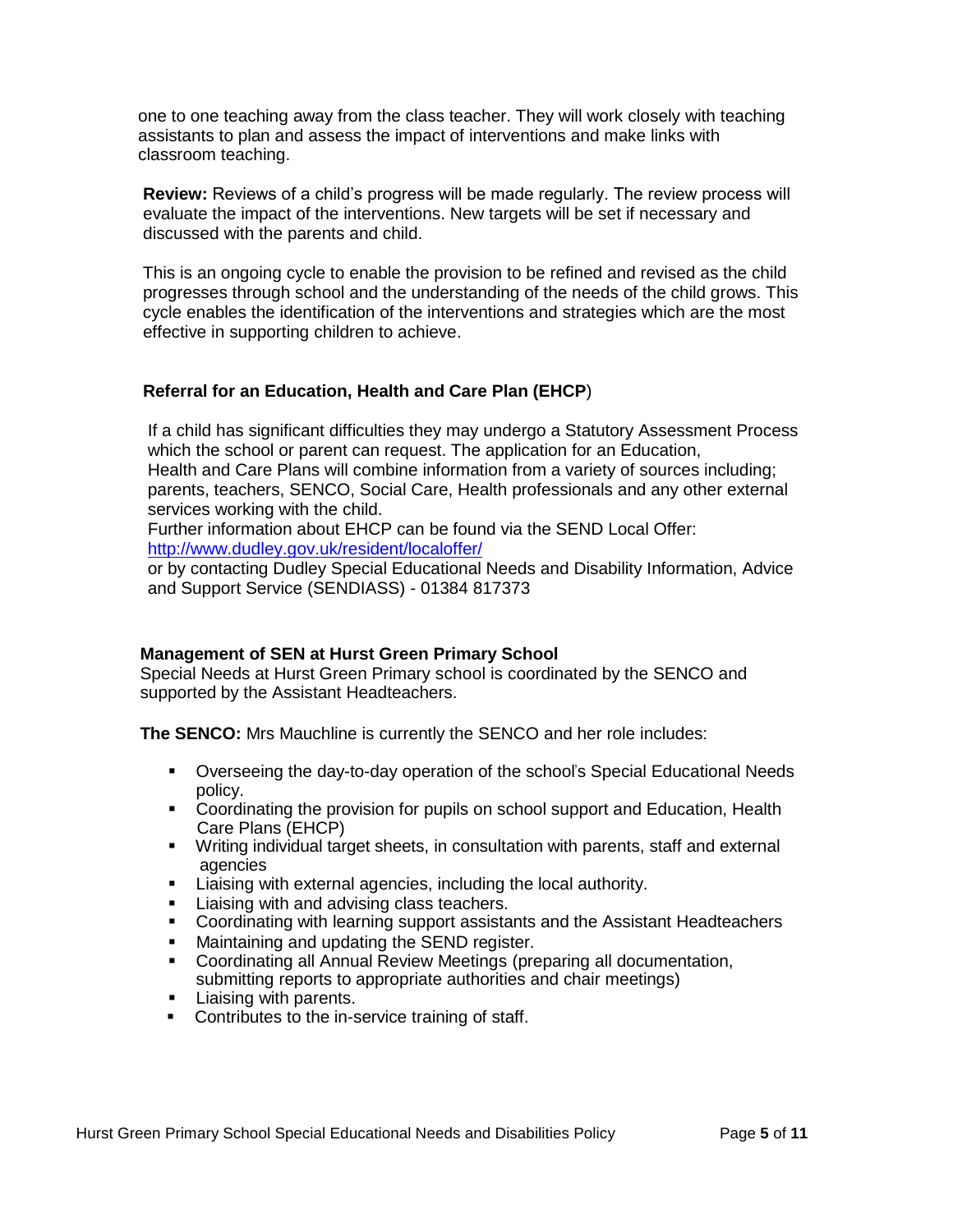#### **The Assistant Headteachers:**

- **Advise and liaise with colleagues.**
- **Monitor the progress of pupils through progress meetings**
- **Liaise with the SENCO.**

#### **Admission Arrangements**

Normal admission arrangements apply. The admissions policy is based on the agreed Dudley policy. We strive to be a fully inclusive school. All children will be treated according to their needs in line with the school's policy for equality of opportunity. No child will be denied admission because of his or her creed, race, physical ability or academic attainment.

"Whilst LA's and schools can make any reasonable and objective admission arrangements in the event of over-subscription, those arrangements cannot be used to refuse admission to a child – or give the child a lower priority than other applicants – simply because the school considers that it cannot cater for his or her special educational needs." *Circular 6.94 (para.34)*

### **Sources of external agency support in Hurst Green School are:**

- **Learning Support Service**
- **Educational Psychology Service**
- **Speech and Language Therapy Service**
- Occupational Therapy Service
- $\blacksquare$  Play therapy
- **Physical and Sensory Support Service**
- **Sycamore Outreach Service**

#### **Liaison with External Agencies**

Regular contact is established and developed with all the above agencies. The SENCO co-ordinates the liaison, contact and support times of external staff to ensure the work of these agencies is efficient, effective and provides the most benefit to the pupils and staff in the school.

#### **Parents**

All staff will actively work with parents of pupils with Special Educational Needs to enable and empower them to:

- Understand the Special Educational Needs framework
- Be fully informed of the school-based response to their child's Special Educational Needs
- Have knowledge of their child's entitlement within the Special Educational Needs framework
- Make their views known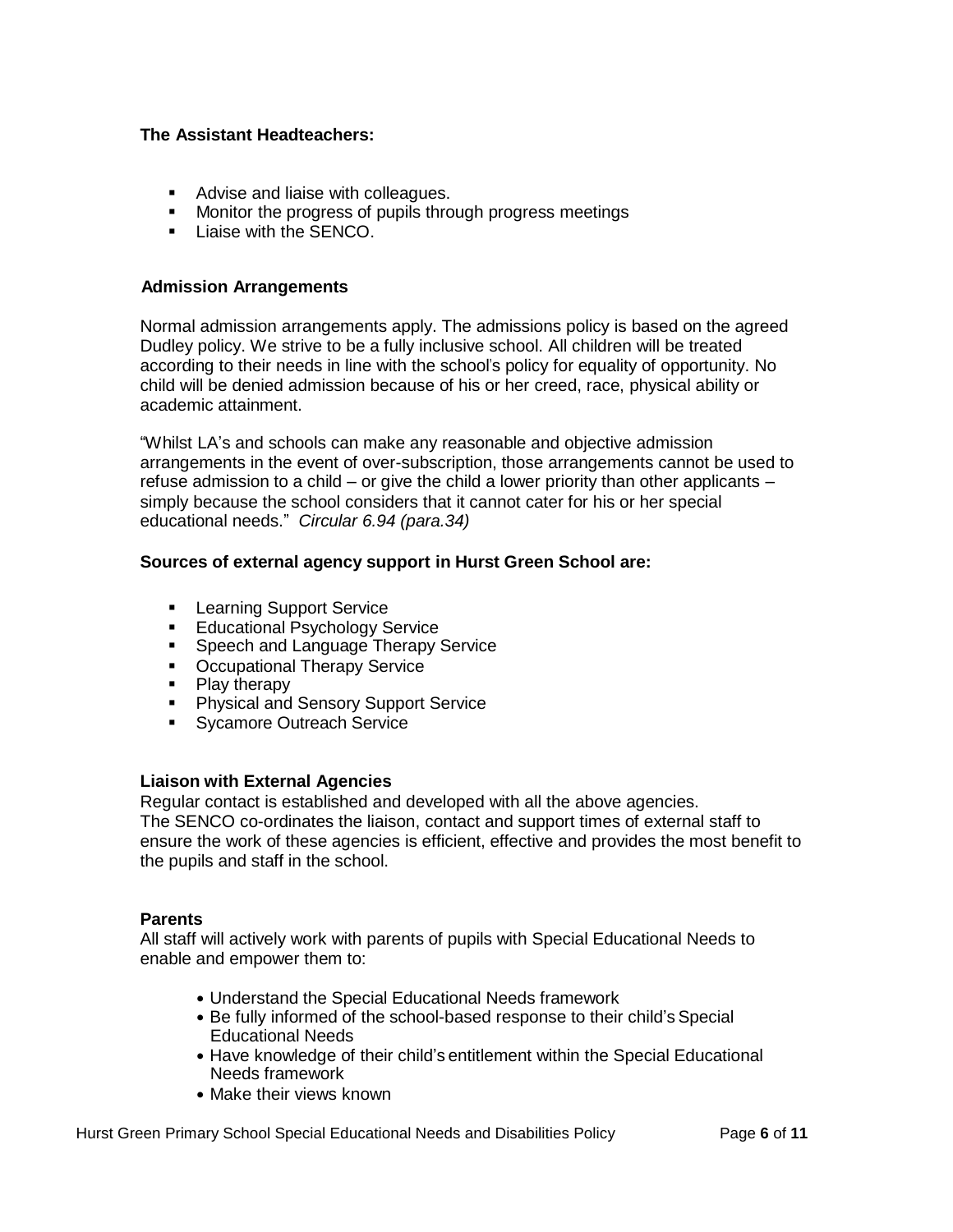- Have access to information, advice and support
- Recognise and fulfil their responsibilities

Parents must always be informed when a teacher first identifies that a child has Special Educational Needs.

We endeavour to communicate positively with parents by:

- Using parental knowledge
- Focusing on the child's strengths as well as areas of weakness
- Recognising the personal and emotional investment of parents
- Ensuring parents understand the procedures
- Respecting differing perspectives and seek constructive ways of reconciling different viewpoints
- Respecting the differing needs parents themselves may have
- Recognising the need for flexibility in the timing and structure of meetings.

We will always seek parental permission before making a referral to other agencies for support for their child. Where parents do not wish to have their details passed on to third parties their wishes will be respected.

## **Supporting children with Medical Conditions**

As a school we recognise that children with medical conditions should be fully supported so that they have full access to education, including school trips and Physical Education. Some children with medical conditions may be disabled and where this is the case the school will comply with its duties under the Equality Act 2010. Children with medical needs will be provided with a detailed Health Care Plan, compiled in partnership with the school nurse and if appropriate, the child themselves.

 All medicine procedures adhere to the LA policy and Department of Education (DFE) guidelines included within *Supporting pupils at school with medical conditions* (DFE) 2015.

 Some children may also have SEN and may have an EHCP which brings together Health and Social Care needs, as well as their special educational provision and the SEND Code of Practice (2015) is followed.

#### **Pupil Support**

Hurst Green takes its responsibility for the welfare of the whole child very seriously. Lucy Vines, a play therapist is in school two days per week and works with individual as well as small groups of children who may need support emotionally and socially. Teaching Assistants and Sycamore Outreach also run small social groups. The school takes many steps to make sure that vulnerable learners are not at risk of bullying. Children from Key are now anti-bullying ambassadors. For further information, see the Behaviour and Anti- Bullying policy.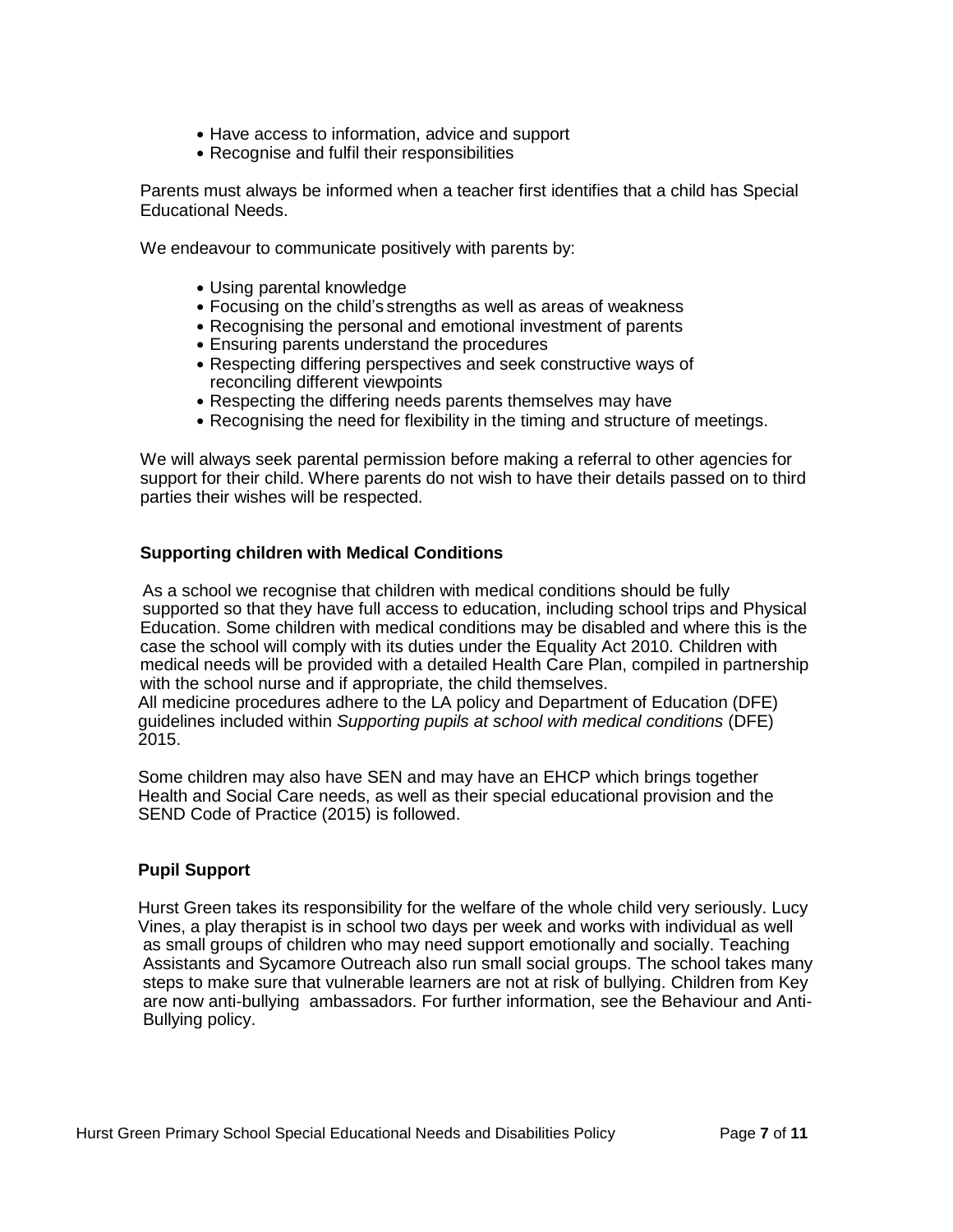## **Training and Resources**

The SENCO and staff keep up-to-date with new developments in special educational needs by:

- **Reading relevant Special Educational Needs literature**
- Regular access to Special Educational Needs web sites (e.g. SENCO Forum,
- **Attendance at Dudley SENCO Forum/ Worcester University.**
- **Attendance at Dudley Short courses.**
- **Informal advice from external agencies**
- **Accredited training**

As a school we recognise the need to train all staff on SEND issues and there is funding available to support this professional development. Senior Leadership ensures that training opportunities are matched to school development priorities.

### **Roles and responsibilities**

#### **Governors' role**

The governing body of a community, voluntary or foundation school must:

- Do its best to ensure that the necessary provision is made for any child who has special educational needs;
- Ensure that where the 'responsible person' the Headteacher or the appropriate governor – has been informed by the LA that a child has special educational needs, those needs are known to all who are likely to teach them;
- Ensure that teachers in the school are aware of the importance of identifying and providing for those children who have special educational needs;
- Ensure that a child with special educational needs joins in the activities of the school together with children who do not have special educational needs, so far as is reasonably practical and compatible with the child receiving the special educational provision their learning needs call for, the efficient education of the children with whom they are educated, and the efficient use of resources; and
- Report to parents on the implementation of the school's policy for children with special educational needs.

## **The Head Teacher**

 The Head Teacher has responsibility for the day to day management of all aspects of the School's work, including provision for children with SEN. The Head Teacher keeps the Governing body fully informed and works closely with the SEN coordinator.

#### **Members of staff**

Hurst Green Primary School Special Educational Needs and Disabilities Policy Page **8** of **11** Class teachers have the responsibility for the educational provision in place within the classroom for those learners with SEN. Teaching Assistants work under the guidance of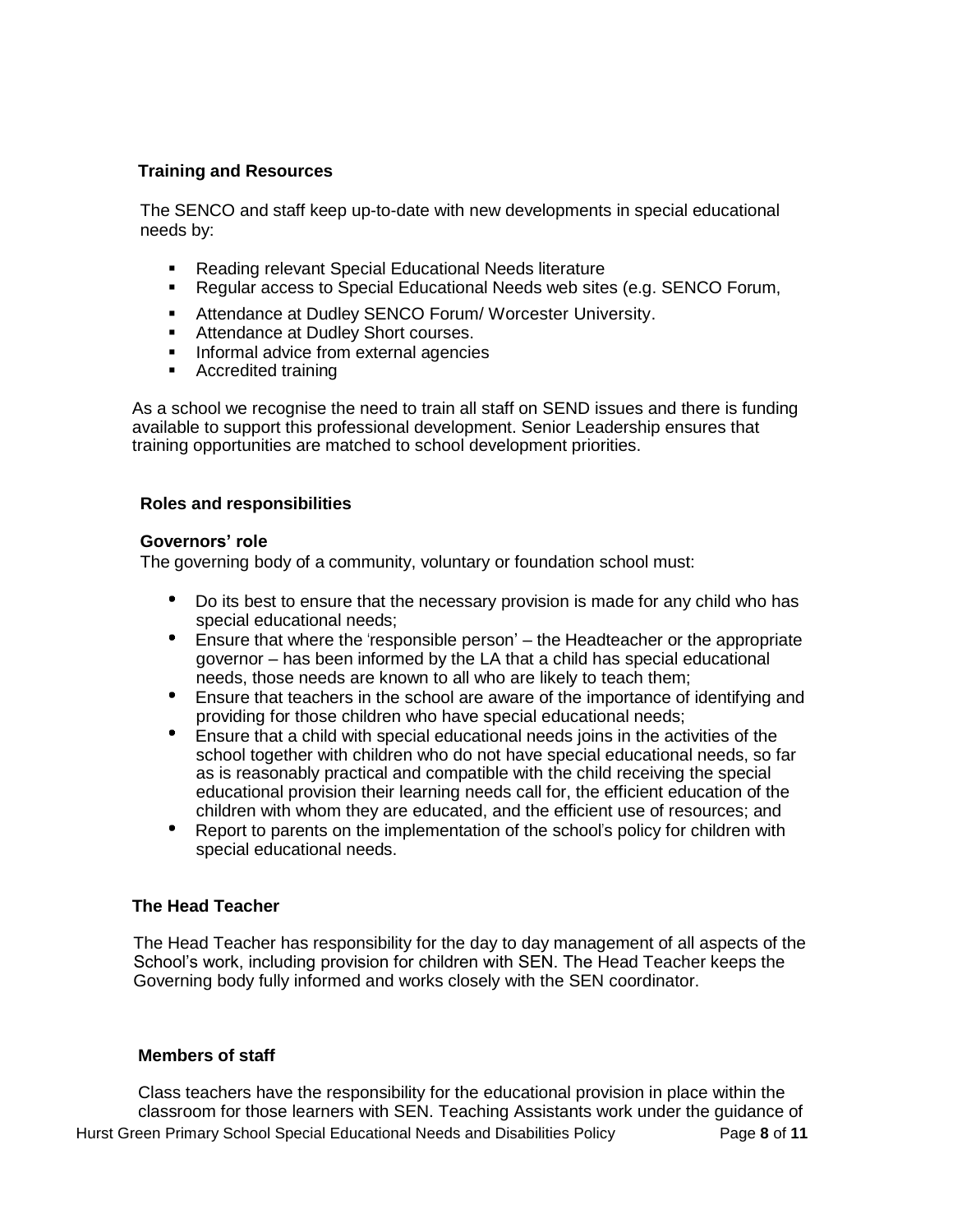class teachers within the classroom. They also provide interventions for identified children. These interventions include Rapid Reading, speech and language support, Get Moving programme and support groups for children with social and emotional difficulties.

 Children with an EHCP may have support from a Teaching Assistant who will plan with The class teacher, SENCO and external agencies to support the child's targets. Support is tailored to suit the individual needs of the child as identified within their EHCP.

#### **Special Educational Needs Co-ordinator**

The Special Educational needs coordinator is Mrs Mauchline. She is the Deputy Head and has completed the SENCO training course at Birmingham University.

#### **Links with other schools**

.

Links are maintained to ensure a smooth transfer on school entry through liaison and visits to the local Early Years settings. Children are invited to visit us for induction visits in the term before they start school. If necessary the school liaises with other agencies at this stage.

Children with SEN who transfer from other schools are supported through their induction to the school by the class teacher, SENCO and by classroom buddies to ensure their smooth transition.

The annual review in Year 5 for children with an EHCP (Education Health Care Plan) begins the process where parents are supported to make decisions regarding secondary school choice.

Liaison from year 6 to Year 7 ensures a smooth transition. Staff from secondary schools usually visit us and all SEN information is transferred. For pupils with statements a transition review will take the place of the annual review in **Year 5 or early in Year 6.** This review aims to give clear recommendations as to the type of provision the child will require in future years. The child'sEHCP can then be amended appropriately.

#### **School Trips and out of school Activities**

Risk assessments are carried out and procedures are put into place to enable all children to participate in all school activities.

As a school we ensure that there is sufficient staff expertise to ensure that no child with SEN is excluded from any school provided activity.

#### **Accessibility**